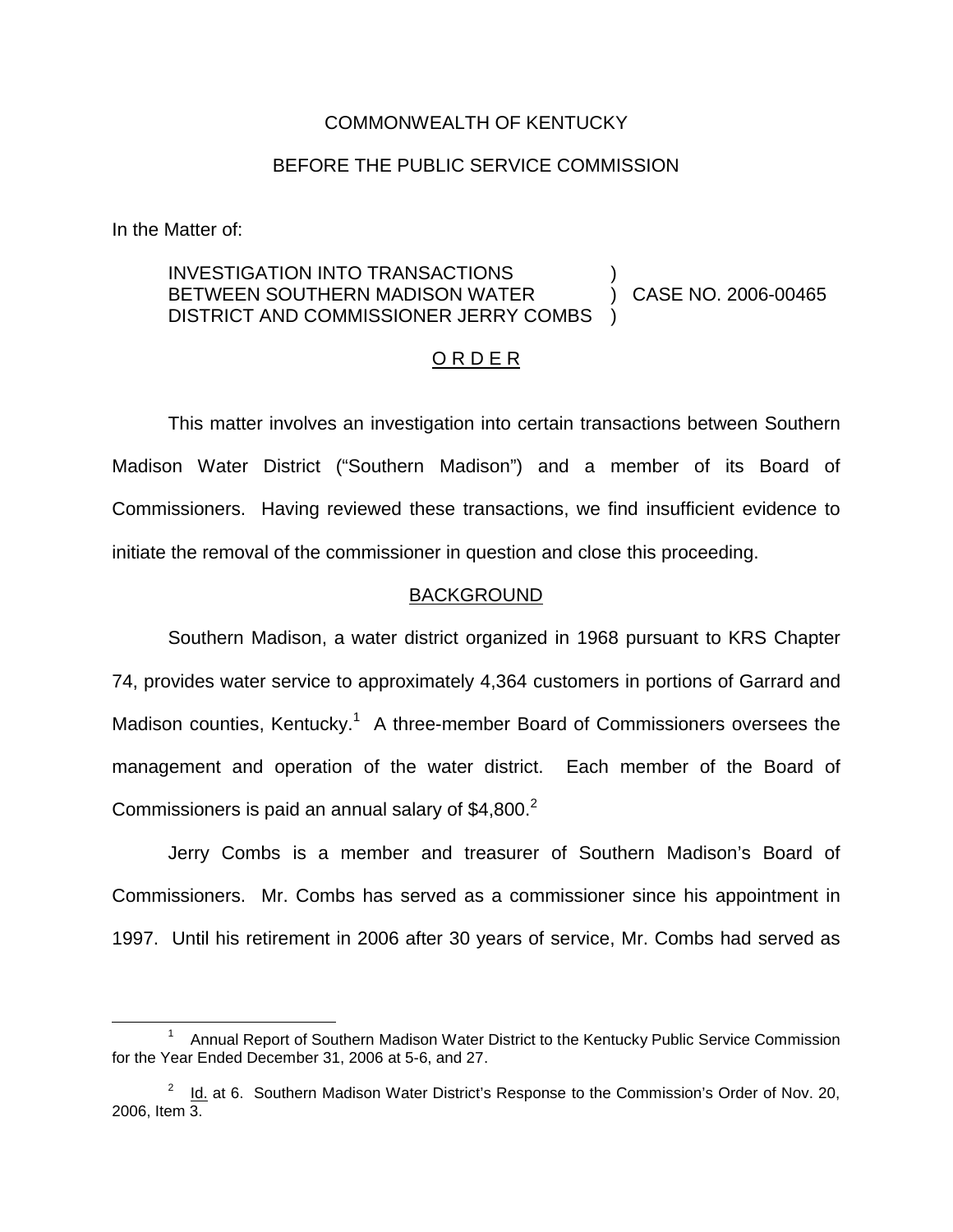an officer in the Berea Police Department and had held the position of Assistant Chief of Police.<sup>3</sup>

In 2006 Southern Madison began construction of the Silver Creek-Bobtown Water System Improvement Project. This project included the construction of approximately 4,000 linear feet of 10-inch Polyvinylchloride ("PVC") water main and 16,000 linear feet of 8-inch PVC water main to serve the Bobtown area of Madison County and the installation of a 300,000-gallon water storage tank and a 400-gallon/per minute water pump station. $4$  Total project cost was \$900,000 and was financed through appropriations from the state treasury.<sup>5</sup>

On August 15, 2006, Southern Madison's Board of Commissioners voted to retain Mr. Combs to inspect the construction of water mains that were part of its Silver Creek-Bobtown Water System Improvement Project. According to the minutes of the Board's meeting, the Board of Commissioners believed that Mr. Combs could perform the inspections better and at a lower cost. The minutes further indicate that Commissioner Larry Todd made a motion to retain Mr. Combs and that Commissioner Paul Reynolds seconded the motion. The minutes do not indicate whether a vote was taken or whether Mr. Combs abstained from discussing or voting on the motion.

<sup>&</sup>lt;sup>3</sup> Southern Madison Water District's Response to the Commission's Order of November 20, 2006, Items 10 and 14.

<sup>4</sup> See Kentucky Water Project Profile No. WX21151016, http://wris.ky.gov/KIAProjs (last visited Jan. 30, 2008). See also E-mail from Denise Pitts, Kentucky Infrastructure Authority, to Gerald E. Wuetcher, Public Service Commission (Jan. 29, 2008).

<sup>5</sup> See 2006 Kentucky Laws Ch. 252 (\$400,000 appropriation for "Southern Madison Water District—Water Project"); 2005 Kentucky Laws Ch. 173 (\$500,000 appropriation for "Southern Madison Water District—Water and Sewer Projects" as set forth in Volume 1a of State/Executive Branch Budget Memorandum). See also E-mail from Denise Pitts, Kentucky Infrastructure Authority, to Gerald E. Wuetcher, Public Service Commission (Jan. 29, 2008).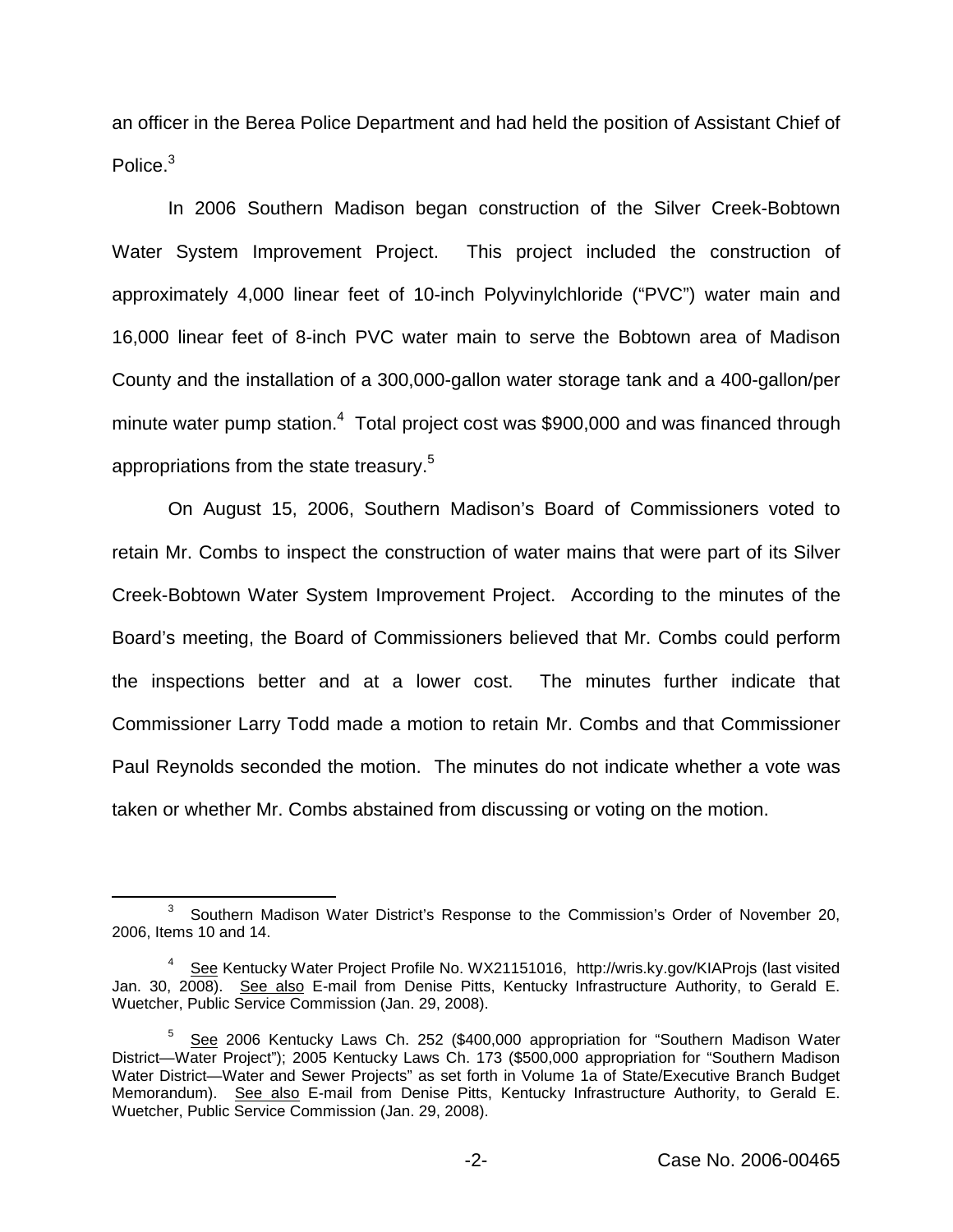When subsequently questioned about retaining Mr. Combs, Southern Madison stated that the water district had experienced problems with inspectors on prior projects $6$  and was unsatisfied with the quality of the inspectors that the retained engineering firms for the project had provided. It noted that the engineering firm on the Silver Creek-Bobtown Water System Improvement Project had proposed to charge the water district \$45,627.45 for inspection services. Instead of using the engineering firm's services, Southern Madison contracted with Wet or Dry Tank Inspections to inspect the water storage tank at a cost of \$11,120 and with Mr. Combs to inspect the pump station and water main projects for \$3,500. Mr. Combs was to provide inspection services for "21 working days."<sup>7</sup>

Following the meeting of August 15, 2006, Southern Madison's legal counsel wrote to Southern Madison's Superintendent regarding the use of Mr. Combs as a project inspector.<sup>8</sup> Noting that Mr. Combs "did not participate in the voting to hire him to do the inspection on the water line project" and that the water district believed that Mr. Combs' retention would result in significant savings and better services than the alternative, legal counsel opined that the Board had acted properly. He further found that the Board's action was consistent with the Madison County Code of Ethics. On September 5, 2006, Southern Madison contracted with Mr. Combs.

 $6$  In response to a Commission discovery request, Southern Madison acknowledged that the Silver Creek-Bobtown Water System Improvement Project was the first construction project that it has engaged in since on or before January 1, 2001. See Southern Madison's Response to the Commission's Order of Nov. 20, 2006, Item 11.

 $7$  Southern Madison's Response to the Commission's Order of Nov. 20, 2006, Item 8.

<sup>&</sup>lt;sup>8</sup> Letter from Roger M. Oliver to Tommy Bussell (Aug. 21, 2006).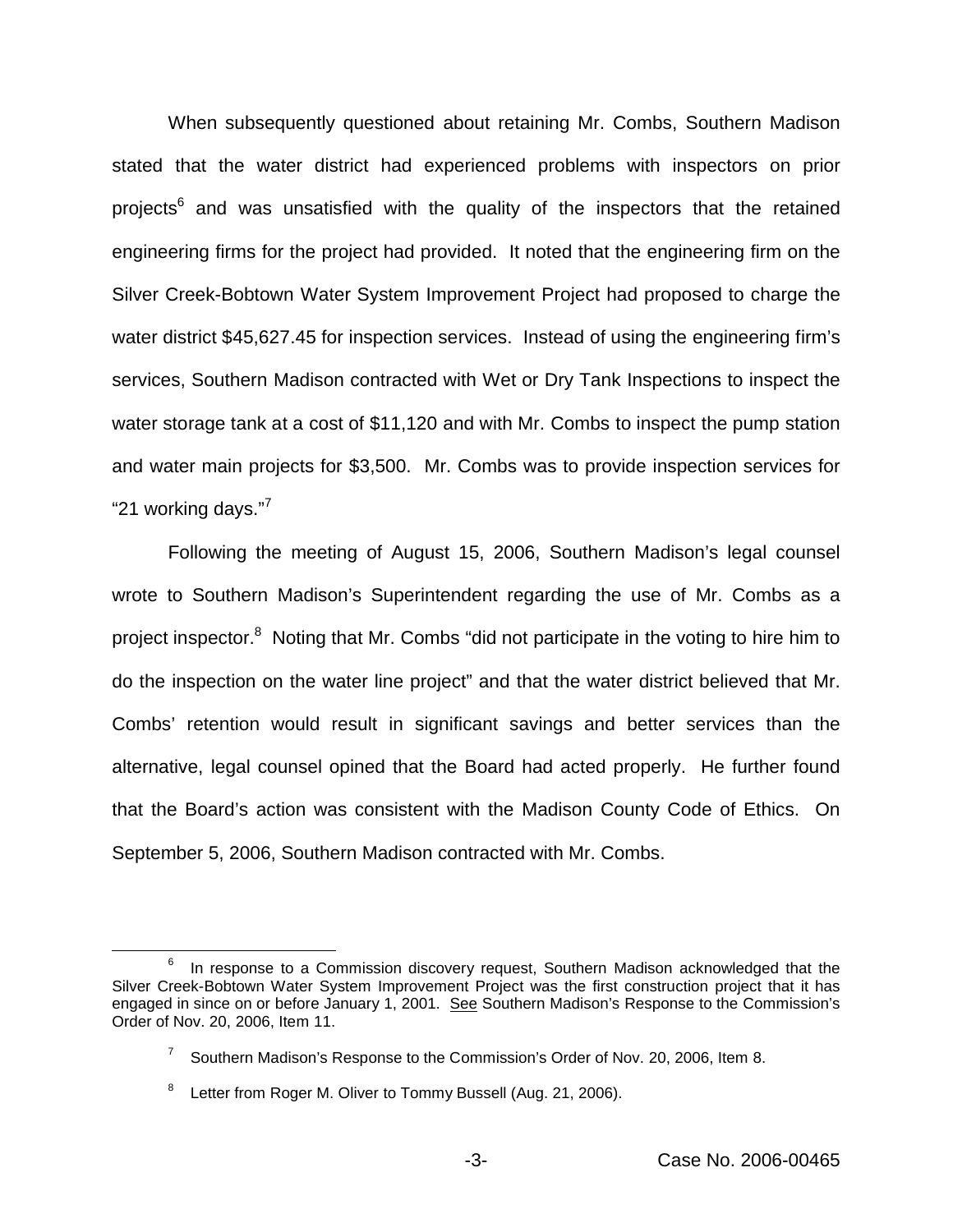### PROCEDURE

On November 20, 2006, the Commission initiated this proceeding to investigate the transaction between Mr. Combs and Southern Madison and to determine if "any violations of KRS Chapter 74 have occurred, if the transaction is consistent with the duties that Kentucky law imposes upon water district commissioners, and if the transaction has adversely affected the quality of service that Southern Madison Water District provides."<sup>9</sup> We took this action after a routine Commission Staff inspection revealed the existence of the transaction.

In our Order of November 20, 2006, we directed Southern Madison to respond to certain discovery requests. It submitted its response to these requests on December 22, 2006. Based upon adequacy of these responses, the Commission has determined that a final Order in this proceeding may be issued.

# **DISCUSSION**

Our investigation presents the following issues:

- Does Mr. Combs' transaction with Southern Madison constitute grounds under KRS 74.455 for his removal?
- Did Mr. Combs act improperly by failing to abstain from the Board of Commissioners' deliberations regarding the proposal to retain him as an inspector?
- Did Southern Madison's payments to Mr. Combs violate the salary limitations contained in KRS 74.020?

<sup>9</sup> Order of Nov. 20, 2006 at 3.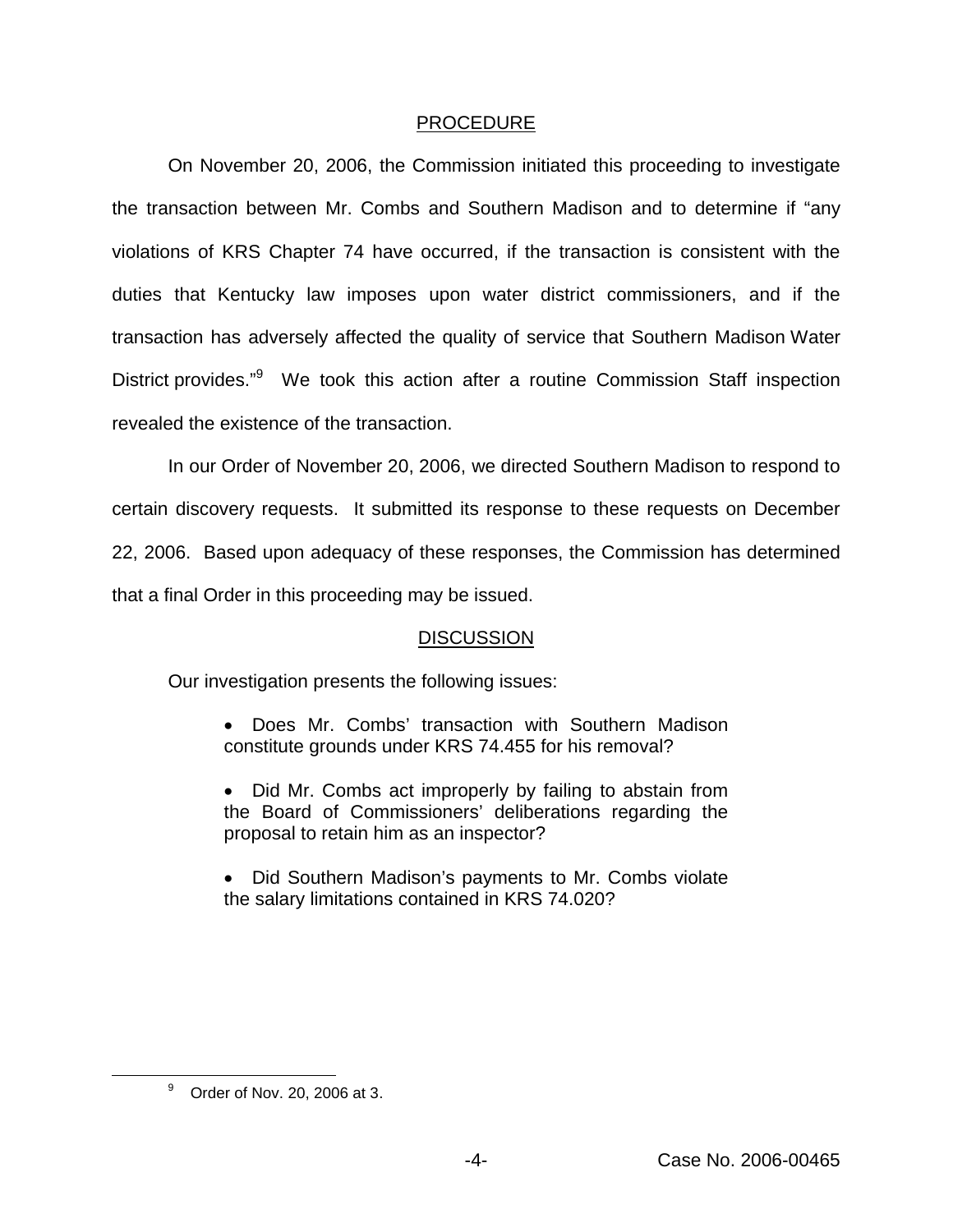## Grounds for Removal

A water district is "a political subdivision" of the state.<sup>10</sup> It is administered by a board of commissioners that "shall control and manage the affairs of the water district."<sup>11</sup> A member of a water district's board of commissioners is a public officer.<sup>12</sup>

The Commission has statutory authority to remove a water district commissioner.

# KRS 74.455(1) provides:

From and after the creation and establishment of a water district and the appointment of water commissioners to manage the affairs of the district, and following the acquisition or construction by any duly created and established water district of a public water system, and the consequent establishment of regulatory jurisdiction over such water district by the Public Service Commission of Kentucky, the Public Service Commission may remove any water commissioner from his office for **good cause, including, inter alia, incompetency, neglect of duty, gross immorality, or nonfeasance, misfeasance, or malfeasance in office, including without limiting the generality of the foregoing, failure to comply with rules, regulations, and orders issued by the Public Service Commission**. [emphasis added]

"Good cause" includes conduct that constitutes a conflict of interest.<sup>13</sup>

<sup>&</sup>lt;sup>10</sup> Louisville Extension Water Dist. v. Diehl Pumping & Supply Co., 246 S.W.2d 586 (Ky.1952). Water "districts are political subdivisions of county government." Pub. Serv. Comm'n v. Dewitt Water Dist., 720 S.W.2d 725, 731 (Ky. 1986). "[A] water district is a type of special district which constitutes a political subdivision of the commonwealth." Davis v. Powell's Valley Water Dist., 920 S.W.2d 75, 78 (Ky. App. 1995).

<sup>11</sup> KRS 74.020(1).

 $12$  Commonwealth v. Howard, 379 S.W.2d 475 (Kv. 1964).

 $13$  See KRS 74.020(2) (permits water district commissioners to be removed from office as provided by KRS 65.007); KRS 65.007(1) (provides that "inefficiency, neglect of duty, malfeasance or conflict of interest" are grounds for removal from office); KRS 74.020(3) (permits the removal of any commissioner "who participates in any official action by the water district board of commissioners which results in a direct financial benefit to him").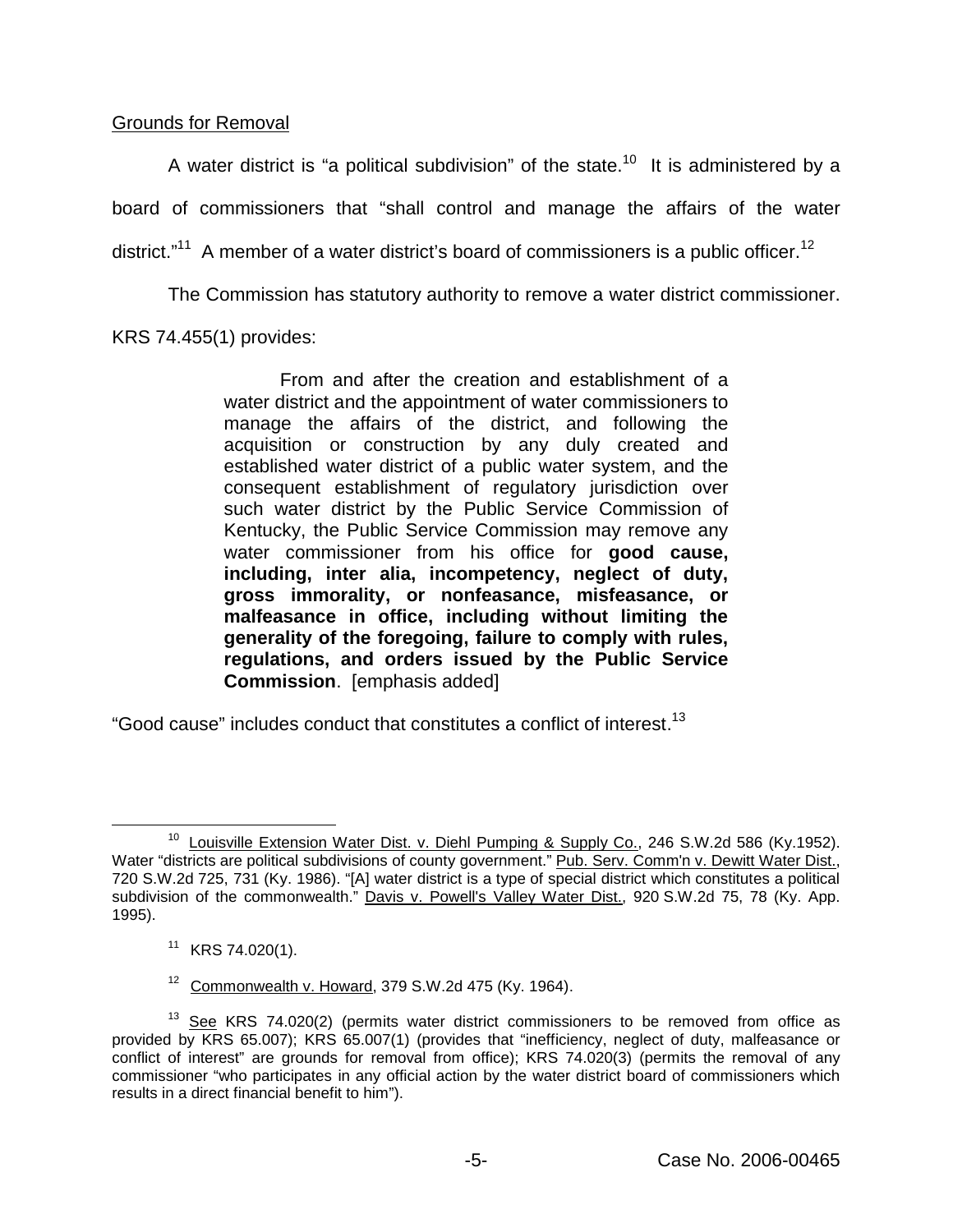The actions of Mr. Combs in contracting with Southern Madison to provide for inspection services while he served as a member of its Board of Commissioners constitute a conflict of interest. "Public officers are generally prohibited from contracting with the public agency which they represent or from having a private interest in its contracts."<sup>14</sup> Recognizing this principle, Kentucky's highest court has declared:

> It is a salutary doctrine that **he who is interested with the business of others cannot be allowed to make such business an object of profit to himself**. This is based upon principles of reason, of morality, and of public policy. These are principles of the common law and of equity which have been supplemented and made more emphatic by the foregoing and other statutory enactments. In their application and operation it is impossible to lay down any definite rules defining the nature of the interest of the office, or indicating the line between that which is proper and that which is unlawful. **In general, the disqualifying interest must be pecuniary or proprietary by which he stands to gain or lose something. Falling within the principle are contracts with firms in which the member of the municipal body is a partner or a corporation of which he is an officer, or sometimes only a stockholder or employee. Furthermore, it is not material that the selfinterest is only indirect or very small.**<sup>15</sup>

Kentucky's Attorney General has similarly opined that "commissioners of a water district

organized pursuant to KRS Ch. 74 are prohibited from entering into contracts with the

district as a conflict of interest would exist which would be against public policy."<sup>16</sup>

Southern Madison argues that Mr. Combs' actions do not constitute a conflict of

interest as his interests are not opposed to those of the water district. It asserts:

<sup>14</sup> 63C Am. Jur. 2d. *Public Officers and Employers* § 262 (2007). See also 67 C.J.S. *Officers* § 244 (2007) ("[A] board cannot make a legal contract with one of its own members in respect of the trust reposed in it.").

<sup>&</sup>lt;sup>15</sup> Commonwealth ex rel. Vincent v. Withers, 266 Ky. 29; 98 S.W.2d 24, 25 (1936) (emphasis added) (citations omitted).

<sup>16</sup> OAG 66-788.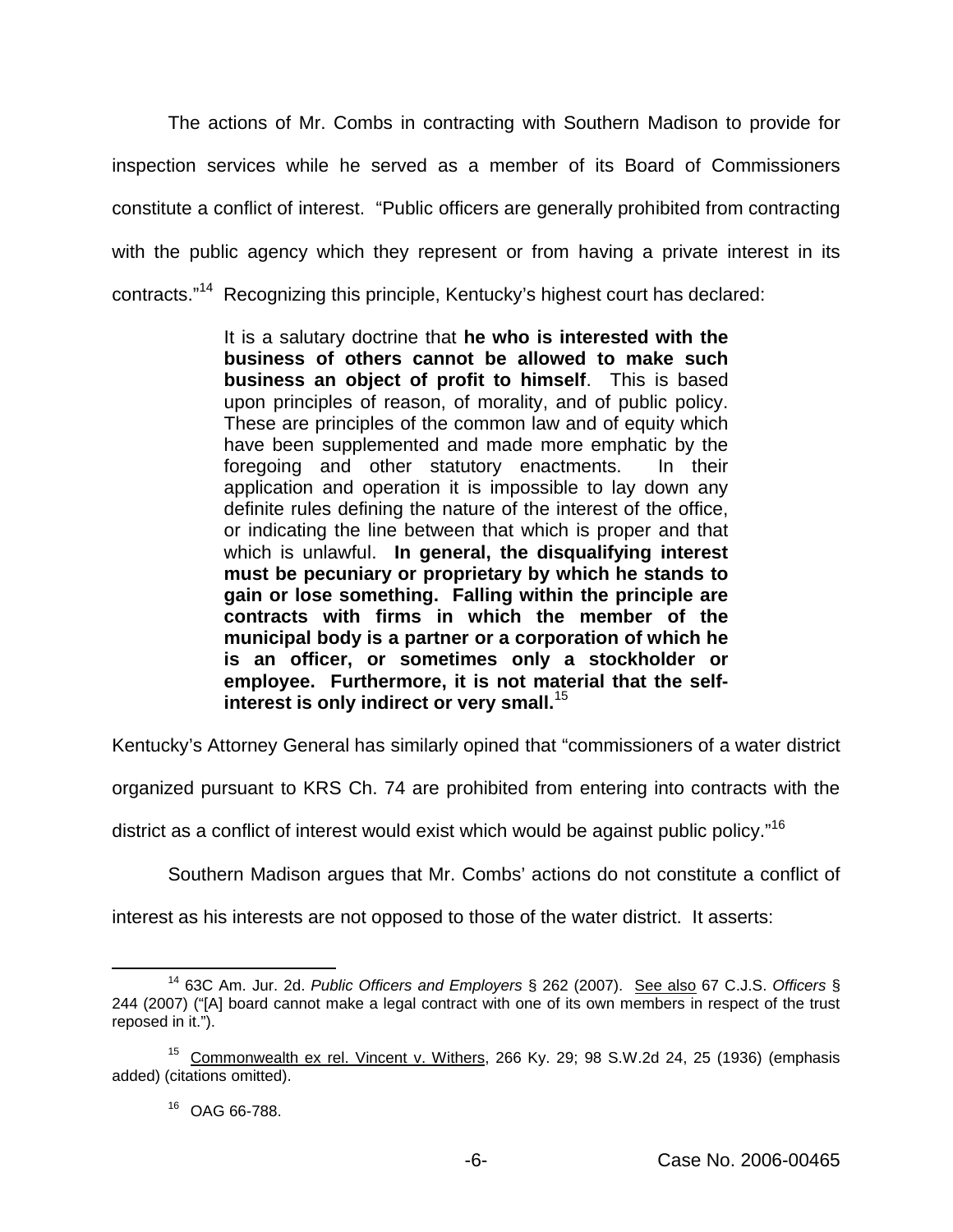Mr. Combs is not acting in his own interest. He is acting on behalf of the District. He is its eyes and ears – its watchdog. It would not be possible to hire someone who would have the interest of the District more paramount than Mr.  $Combs.$ <sup>17</sup>

It further notes that retaining Mr. Combs to perform the services in question will lower the cost of construction and thus benefit the water district and its customers.

This argument ignores that, as a water district commissioner, one of Mr. Combs' duties is to oversee the performance of personal service contracts, such as a contract for the inspection of water mains. His ability to perform that duty is compromised if he is also the contract holder. He must review his own performance as a water main inspector and determine whether that performance is within appropriate standards and merits the agreed compensation. That duty clearly conflicts with his pecuniary interest in the contract for his services as an inspector.

While we find that conflict of interest exists, we are of the opinion that the circumstances do not warrant the initiation of proceedings to remove Mr. Combs. The record reflects that Mr. Combs was qualified to perform the contract services and that the contract resulted in cost savings to the water district. Moreover, it contains no evidence of improper motives or willful misconduct. Mr. Combs did not conceal his

<sup>17</sup> Southern Madison's Response to the Commission's Order of November 20, 2006, Item 8.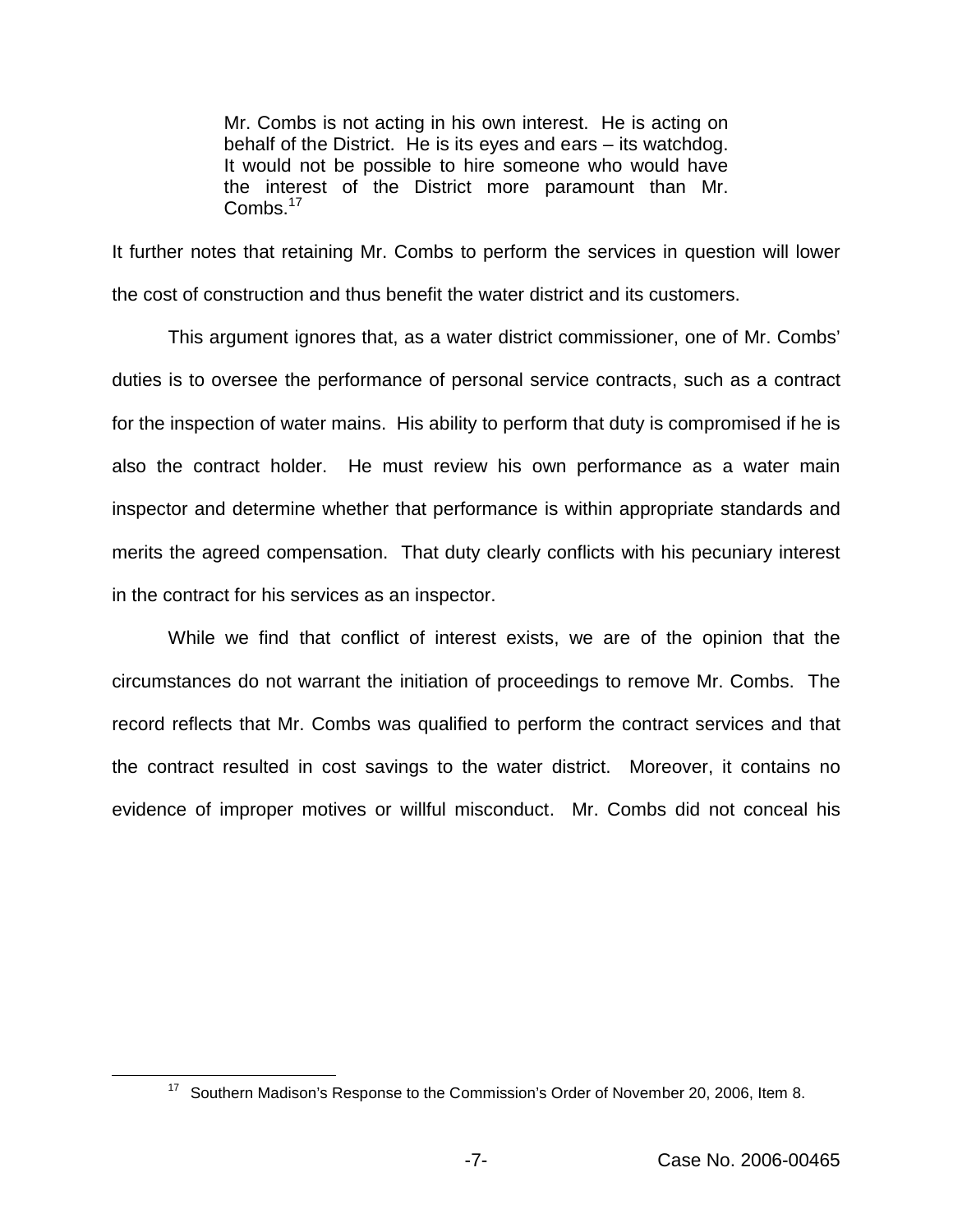involvement in the project. The water district obtained an opinion from its legal counsel regarding the contract in which its counsel raised no objections or concerns.<sup>18</sup>

While we take no additional action in the present case, we find that the better practice is for water district commissioners to avoid private business dealings with their water districts. Public policy weighs heavily against such business dealings. Moreover, such dealings create the perception that a water district commissioner is using his or her position for personal gain and may erode the general public's faith and support in the water district. We regard such conduct as a serious matter and, where the circumstances warrant, will not hesitate to act to protect the water district.<sup>19</sup>

#### Failure to Abstain

The record raises questions about Mr. Combs' level of participation in the decision of Southern Madison's Board of Commissioners to award a contract for inspection service to Mr. Combs. The minutes of the meeting of August 15, 2006 fail to indicate Mr. Combs refrained from participating in discussion or voting on the motion to

<sup>&</sup>lt;sup>18</sup> Southern Madison's legal counsel relied heavily upon the Madison County Code of Ethics, which Madison County Fiscal Court had enacted pursuant to KRS 65.003. The Code applies to all county officers, including "[a] member of a governing body of any local government agency who has been appointed to the governing body of the agency by the county." Southern Madison takes the position that the Code applied to the water district without any formal adoption. Southern Madison's Response to the Commission's Order of Nov. 20, 2006, Item 16. This position, however, conflicts with the Attorney General's stated position that a county government lacked the legal authority to extend a code of ethics to special districts and that such code could be extended to special districts, such as a water district, only if the district expressly adopted it. See OAG 94-71. Assuming that the transaction did not violate the Madison County Code of Ethics, compliance with that Code did not release Mr. Combs from other statutory obligations.

 $19$  Pursuant to KRS 65.007 and KRS 74.020, county judge/executives may also respond to such conduct by removing the offending water district commissioner.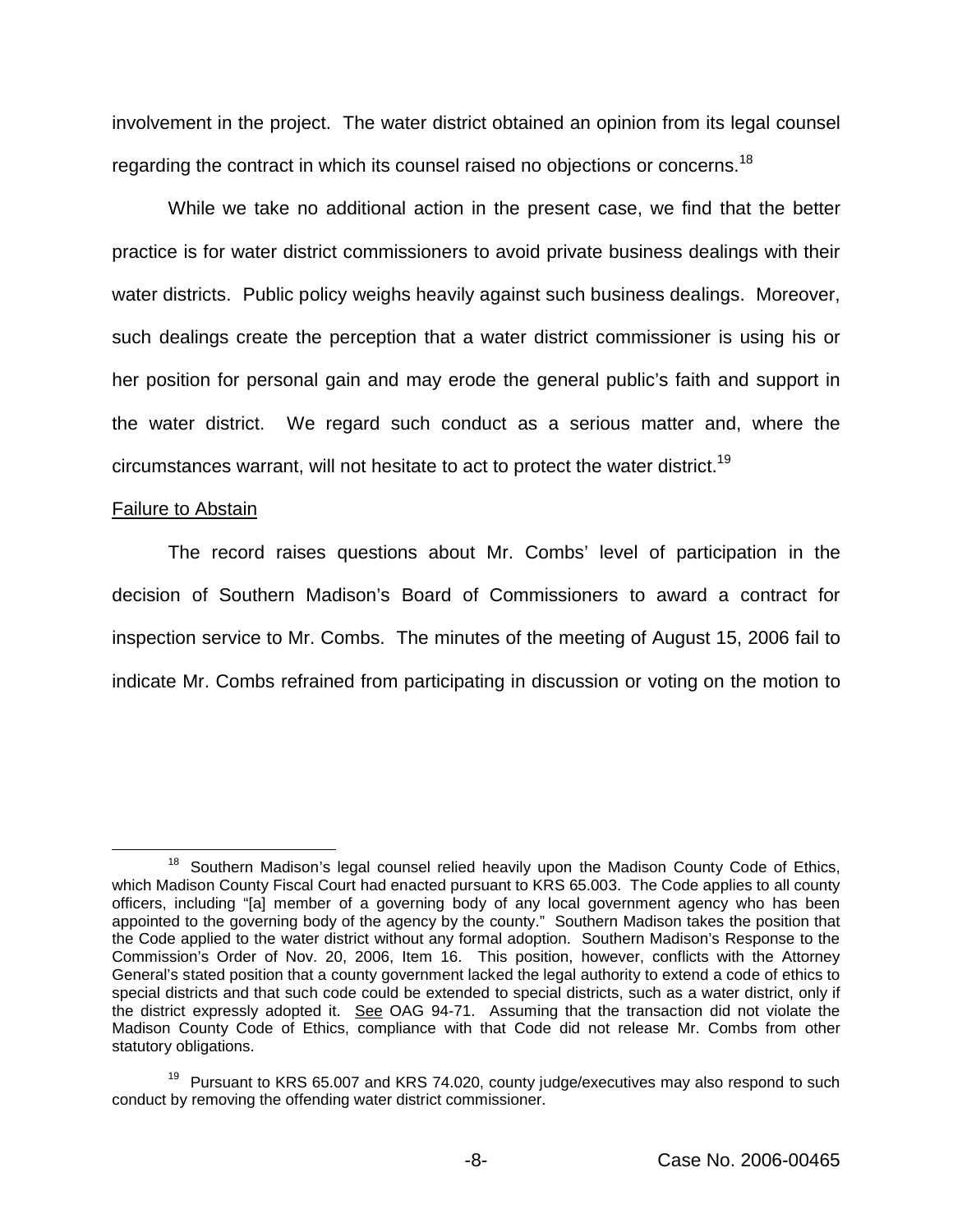award him a contract for inspection services.<sup>20</sup> Mr. Combs' participation in a decision from which he would directly benefit would constitute grounds for his removal. $^{21}$ 

As a general rule, "[w]hen a quorum of a governing body is present, those members who are present and do not vote will be considered as acquiescing with the majority. $12^{22}$  In light of the lack of any official record to evidence that Mr. Combs took steps to recuse himself, he must be presumed to have participated in and voted in favor of the contract award. $^{23}$ 

Addressing this same issue almost 20 years ago, the Attorney General provided

the following guidance to board members:

[T]he rule is that a member who passes, or does not vote, acquiesces with the majority. Thus, the possibility exists when the member with the conflict abstains or refuses to vote, that abstention results in the third vote required for board action. KRS 160.270(1). In that instance, the effect of the abstention is no different than an affirmative vote. **Therefore, in order to prevent the problematic circumstance, the member with the conflict should be absent either from the entire meeting or from the** 

<sup>&</sup>lt;sup>20</sup> In his opinion letter to Southern Madison's Superintendent, Southern Madison's legal counsel states that Mr. Combs did not vote on the award of the contract. Letter from Roger M. Oliver to Tommy Bussell (Aug. 21, 2006).

 $21$  See KRS 74.020(3) ("A commissioner who participates in any official action by the water district board of commissioners which results in a direct financial benefit to him may be removed from office as provided by KRS 65.007."). While this statute refers to actions that a county judge/executive may undertake, the Commission is of the opinion that such action would also constitute "good cause" for removal pursuant to KRS 74.455(1).

<sup>&</sup>lt;sup>22</sup> Pierson-Trapp Co. v. Knippenberg, 387 S.W.2d 587 (Ky. 1965). See also Hunters Ridge Homeowners Assn v. Hicks, 818 S.W.2d 623 (Ky. App. 1991).

 $23$  As to the decision to award the inspection services contract to Mr. Combs, the minutes of the August 15, 2006 meeting state:

MOTION BY LARRY TODD TO HIRE JERRY COMBS TO INSPECT WATER LINE AT TOTAL COST OF \$3,500 UP TO 21 DAYS OF WORKING DAYS. THE SMW BD. BELIEVED HE COULD DO A BETTER JOB AND SAVE SMW MONEY. SECOND BY PAUL REYNOLDS.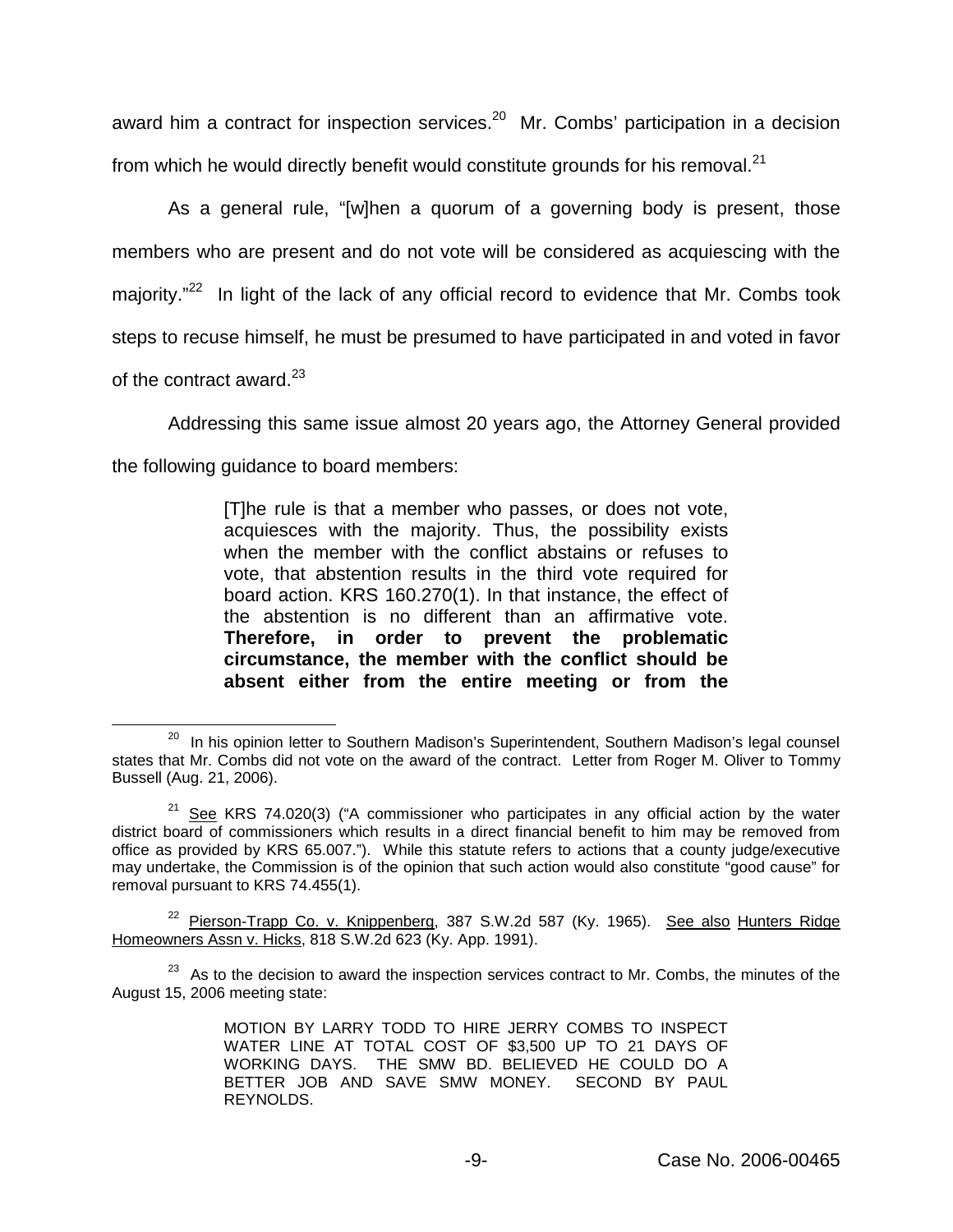### **discussion and the vote on the issue in which he or she has the conflict.**<sup>24</sup>

In the case at bar, Mr. Combs would have been better served to have not attended the meeting of August 15, 2006 or at least that portion of the meeting in which Southern Madison's Board of Commissioners discussed the inspection services contract. Moreover, the minutes of the August 15, 2006 meeting should have expressly reflected Mr. Combs' absence when the Board of Commissioners considered and voted upon the inspection services contract.

In light of the representation of Southern Madison's legal counsel that Mr. Combs did not participate in the vote<sup>25</sup> and the other circumstances earlier in this Order, we find that no additional action should be taken against Mr. Combs. We caution Southern Madison's Board of Commissioners and the boards of commissioners of all other water districts to prepare more accurate and complete minutes of their meetings to ensure a full and detailed record and to avoid unnecessary litigation or regulatory review.

# Salary Limitations

KRS 74.020(6) provides that a water district commissioner may receive an annual salary of no more than  $$3,600<sup>26</sup>$  It further provides that the maximum annual salary may be \$6,000 for a water district commissioner who "completes during an educational year a minimum of six (6) instructional hours of water district management training approved by the Public Service Commission." The county judge/executive with the approval of fiscal court fixes the level of salary.

 $24$  OAG 88-35 (emphasis added).

 $25$  See supra note 20.

 $26$  KRS 74.050 authorizes an additional payment of no more than \$200 annually to the commissioner who serves as treasurer to compensate him or her for those additional duties.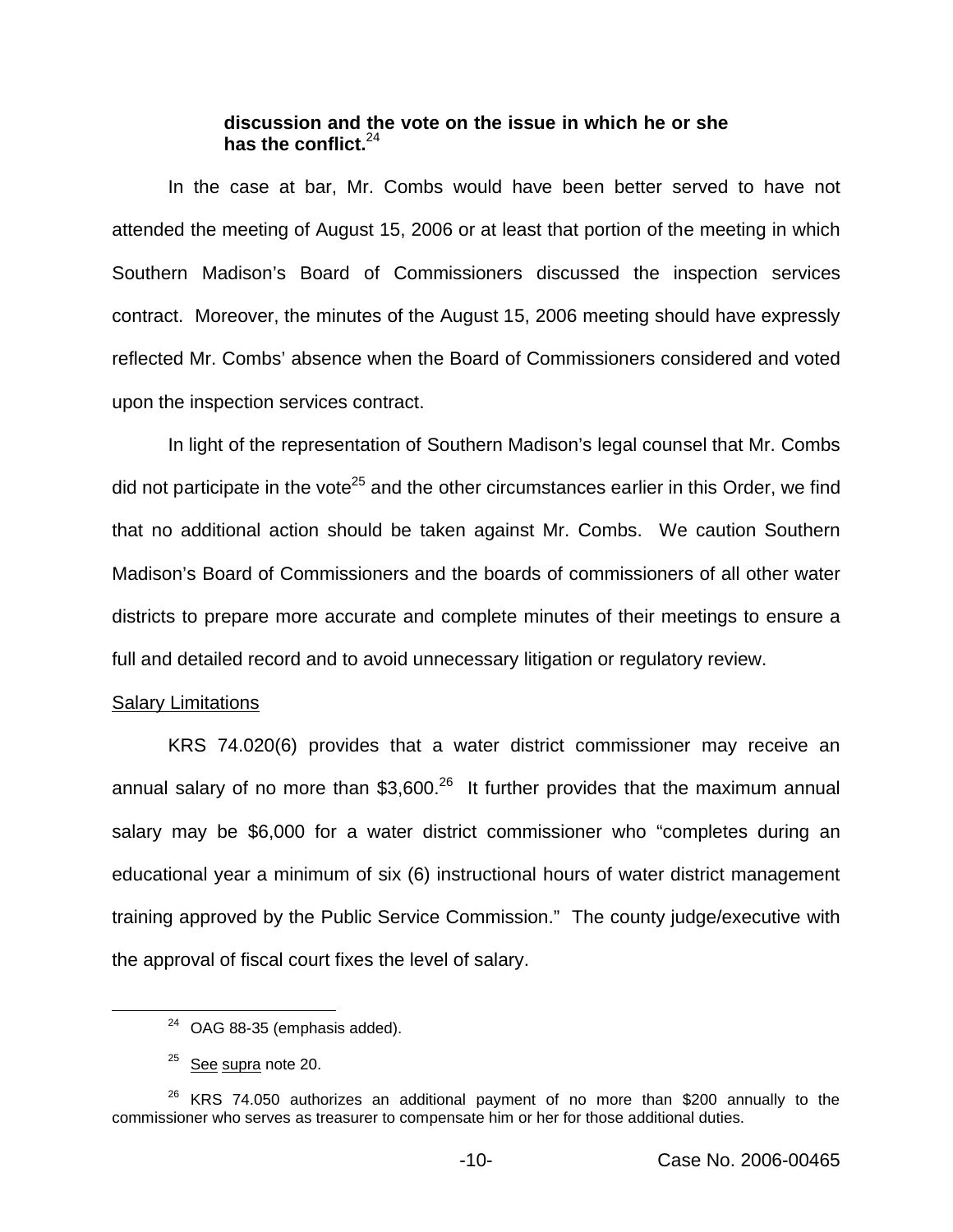The record indicates several potential problems with the level of compensation that Southern Madison paid to Mr. Combs and to other members of its Board of Commissioners. First, Southern Madison has paid each of its commissioners an annual salary of \$4,800 since  $1999.<sup>27</sup>$  It lacks any evidence that the Madison County Judge/Executive and Fiscal Court approved this salary level.<sup>28</sup> The only evidence that the water district could muster in support of this salary level is that of a resolution of its Board of Commissioners. Such resolution is insufficient.<sup>29</sup> In the absence of approval from the Madison County Judge/Executive and Fiscal Court for the salary level, payments to any of the commissioners are unlawful.<sup>30</sup>

Assuming that proper authorization has been obtained for the salary payments, the record does not contain any evidence to support the salary payment of \$4,800 to Mr. Combs for 2006. To obtain a salary in excess of \$3,600, Mr. Combs must have attended at least 6 hours of certified water district management training. Southern Madison asserts that Mr. Combs qualified for such a salary through his attendance at a program of instruction conducted by the Governor's Office of Local Development on December 14, 2006 in Somerset, Kentucky. The Commission's records do not indicate that the Commission has accredited such a program. In the absence of such

 $27$  Southern Madison Water District's Response to the Commission's Order of November 20, 2006, Item 3.

 $28$  Id. at Item 2.

 $29$  OAG 77-425. The resolution also fails to note the requirement that to obtain any salary in excess of \$3,600, a water district commissioner must attend at least 6 hours of approved water district management training.

<sup>&</sup>lt;sup>30</sup> Southern Madison may seek retroactive approval from the Madison County Judge/Executive and Fiscal Court for its prior payments. See OAG 77-425 (opining that a fiscal court may enter an order, nunc pro tunc, fixing and approving a salary level for a prior year or may by appropriate order ratify prior salary payments made to water district commissioners).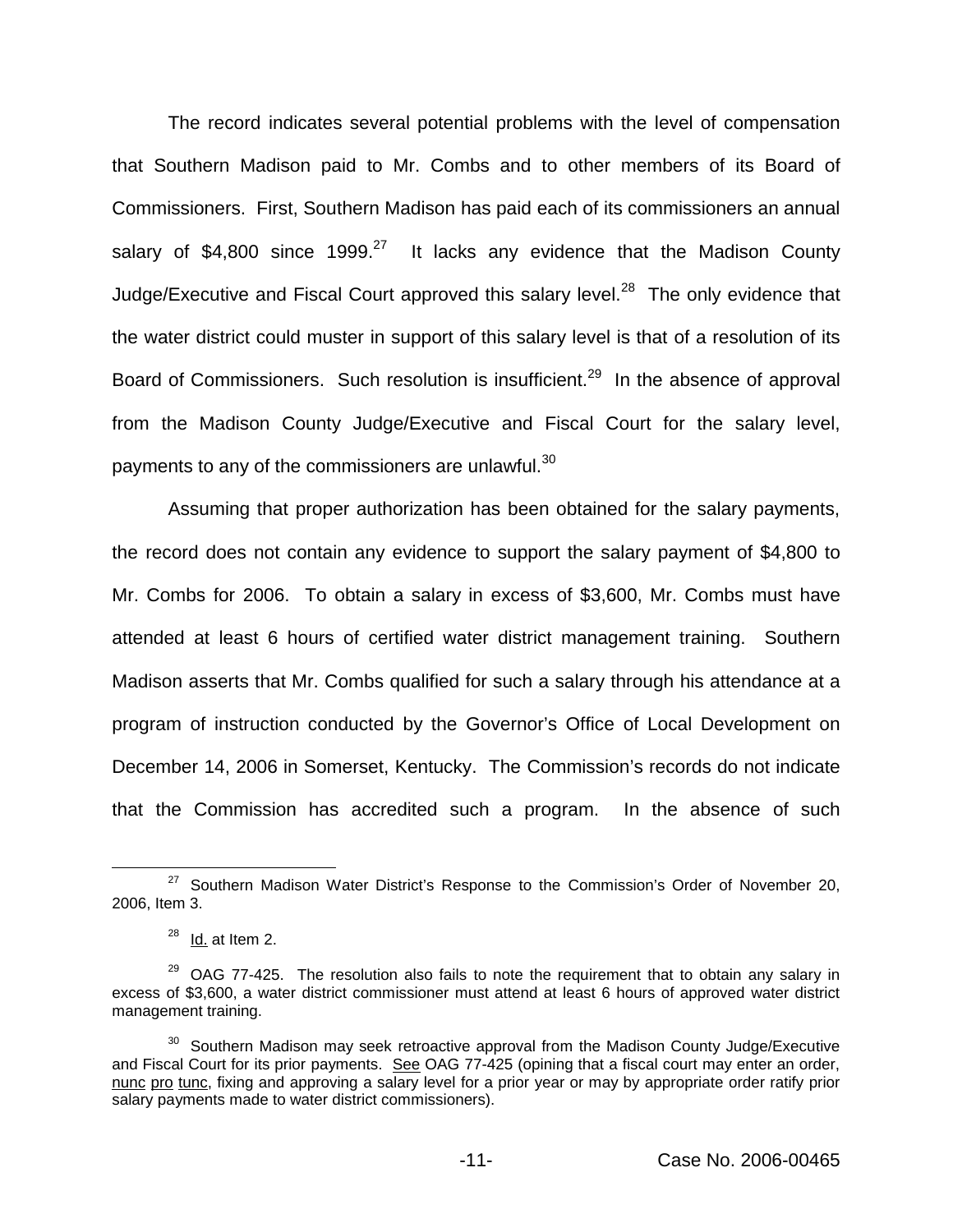accreditation, Mr. Combs is not entitled to an annual salary in 2006 that exceeded \$3,600.<sup>31</sup>

In light of these problems, the Commission finds that Southern Madison should take action to obtain the necessary authorization for the current commissioner salary levels and for past payments to its commissioners or, in the alternative, take action to recoup the amounts that were improperly paid to the members of its Board of Commissioners.

Finally, assuming that Mr. Combs was properly authorized and entitled to receive an annual salary of \$4,800 as a commissioner, any additional amounts received under the terms of the inspection services contract do not appear to be contrary to KRS 74.020(6). While a public official may not receive additional compensation for services that are part of his or her official duties, he or she may be paid additional compensation for services that are not part of those duties. $32$  While many commissioners of smaller, rural water districts have voluntarily inspected water mains out of a sense of civic responsibility and a desire to reduce the water district's expenses, such duties are not part of a water district commissioner's official duties. As the inspection services are not part of Mr. Combs' official duties, no violation of KRS 74.020(6) occurs even though it would result in total water district payments of \$7,300 to Mr. Combs for calendar year 2006.

 $31$  A salary level of \$3,600 assumes that the Madison County Judge/Executive and Fiscal Court have authorized such level.

<sup>&</sup>lt;sup>32</sup> See, e.g., Buchignani v. Lexington-Fayette Urban County Gov't, 632 S.W.2d 465, 468 (Ky. Ct. App. 1982) (stating that an official may not receive additional compensation for services performed as a part of his official duties, but finding that fingerprinting and photographing prisoners were not a part of a jailer's duties).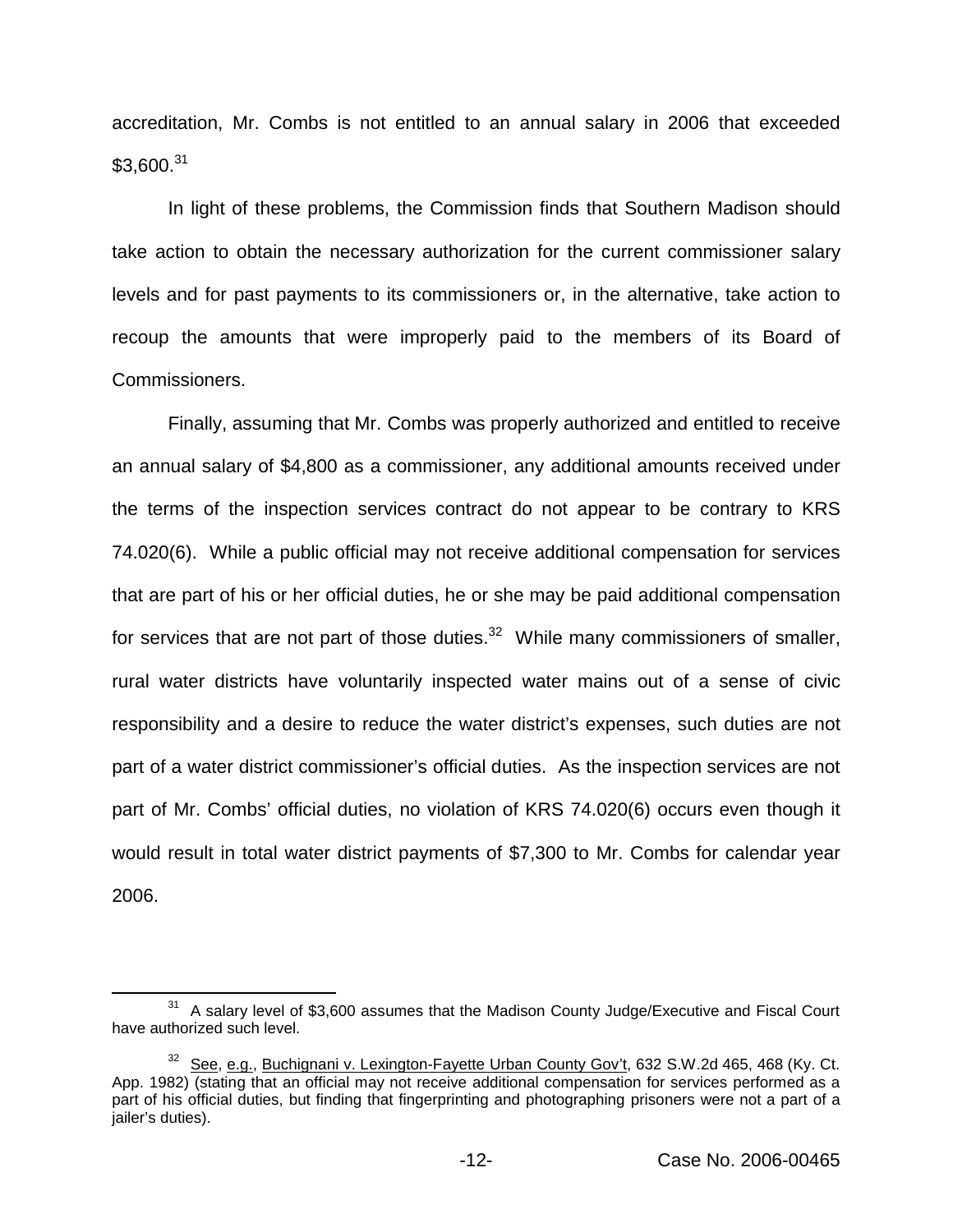#### SUMMARY

Having considered the evidence of record and being otherwise sufficiently advised, the Commission finds that:

1. Mr. Combs' transaction with Southern Madison to provide for inspection services for the Silver Creek-Bobtown Water System Improvement Project constitutes a conflict of interest.

2. Despite the existence of this conflict of interest, circumstances do not currently warrant the initiation of proceedings for the removal of Mr. Combs from his position as water district commissioner.

3. Southern Madison failed to prepare accurate and complete minutes of the meeting of August 15, 2006 of its Board of Commissioners to reflect actions taken at that meeting.

4. Southern Madison lacks documentary evidence that Madison County Fiscal Court has approved the salary level currently paid to the members of its Board of Commissioners.

5. Assuming the Madison County Fiscal Court has approved an annual salary of \$4,800 for each of Southern Madison's commissioners, Mr. Combs was not entitled to receive a salary greater than \$3,600 in 2006.

IT IS THEREFORE ORDERED that:

1. Within 30 days of the date of this Order, Southern Madison shall advise the Commission in writing of the actions that it has taken to obtain the necessary authorization for its current commissioner salary levels and for past payments to its commissioners or, in the alternative, to recoup the amounts that were improperly paid to the members of its Board of Commissioners.